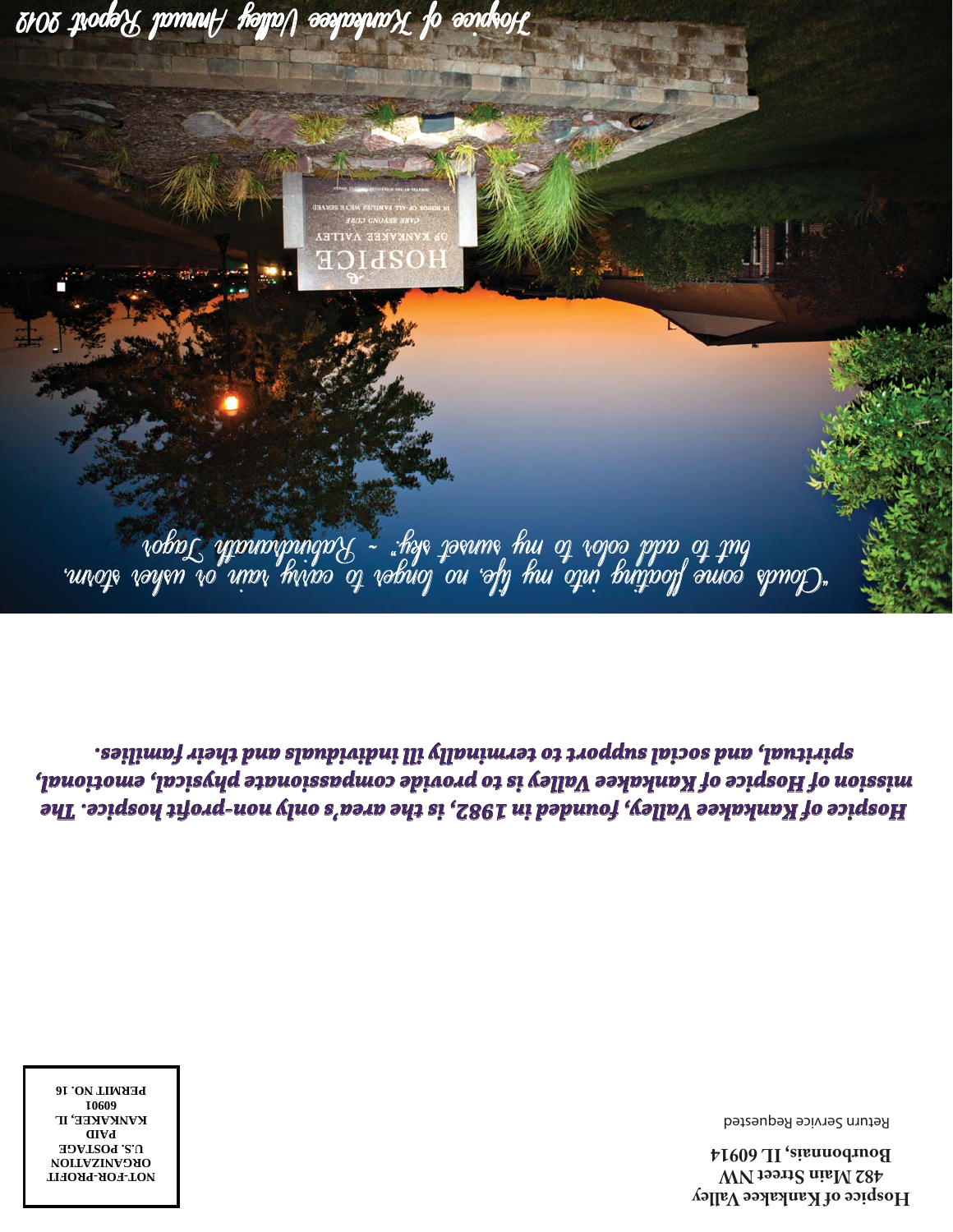| Current Board of Directors                                             | Thanks to YOU, Hospice of Kankakee Valley assists in reducing pain<br>Dear Friends,                                                                                                                                    | $\frac{1}{2}$ $\frac{1}{2}$ $\frac{1}{2}$ $\frac{1}{2}$ $\frac{1}{2}$ $\frac{1}{2}$ $\frac{1}{2}$ $\frac{1}{2}$ $\frac{1}{2}$ $\frac{1}{2}$ $\frac{1}{2}$ $\frac{1}{2}$ $\frac{1}{2}$ $\frac{1}{2}$ $\frac{1}{2}$ $\frac{1}{2}$ $\frac{1}{2}$ $\frac{1}{2}$ $\frac{1}{2}$ $\frac{1}{2}$ $\frac{1}{2}$ $\frac{1}{2}$<br>The Board of Directors of |
|------------------------------------------------------------------------|------------------------------------------------------------------------------------------------------------------------------------------------------------------------------------------------------------------------|--------------------------------------------------------------------------------------------------------------------------------------------------------------------------------------------------------------------------------------------------------------------------------------------------------------------------------------------------|
| Smith, Koeling, Dykstra & Ohm<br>Curt Dykstra, President               | palliative patients & families every day, 24/7! Who would have thought<br>and suffering, and redefining hope for both our hospice and our                                                                              | Social stay connected<br>Soon as on these sites<br>Hospice of Kankakee<br>Valley requests your                                                                                                                                                                                                                                                   |
| <b>Gwen Hopkins, Vice President</b><br><b>Gwen Hopkins Group, Inc.</b> | that over 30 years ago, when Hospice of Kankakee Valley was a group<br>of volunteers devoted to helping patients live out their final stages of<br>life's journey as they wanted, that their efforts would expand to:  | presence at HKV's soth<br>Annual Meeting,                                                                                                                                                                                                                                                                                                        |
| Cheryl Mosely, Secretary<br><b>State Farm Insurance</b>                | Serving almost 600 hospice patients & families per year                                                                                                                                                                | Tuesday May 28th,<br>9:00 a.m., at the                                                                                                                                                                                                                                                                                                           |
| Dianne Schaafsma, Treasurer<br><b>Olivet Nazarene University</b>       | - Enlisting the efforts of more than 100 generous volunteers<br>- Employing over 80 dedicated, well-trained staff                                                                                                      | You i po<br>Hospice of Kankakee                                                                                                                                                                                                                                                                                                                  |
| Presence St. Mary's Hospital<br><b>Theresa Barnes</b>                  | - Expanding to serve over 400 palliative patients & families per year<br>Supporting more than 3,000 in their grief<br>performing a myriad of tasks                                                                     | $\frac{1}{8}$<br>RSVP to 815-939-4141.<br>Valley office. Please                                                                                                                                                                                                                                                                                  |
| <b>Municipal Trust &amp; Savings Bank</b><br><b>Cathy Boicken</b>      | Change is constant in healthcare, and like everything in life, we strive                                                                                                                                               | As Hospice of Kankakee Valley grows, so have the memorials for                                                                                                                                                                                                                                                                                   |
| <b>Gregory Deck</b><br><b>Deck &amp; Baron</b>                         | Hospice of Kankakee Valley for over three decades through many<br>to "roll with the punches". Thank you to all who have supported                                                                                      | Kankakee Valley is now listing memorials online. Please visit<br>loved ones. Therefore, to better utilize funds, Hospice of                                                                                                                                                                                                                      |
| Riverside Medical Center<br>Dr. John Jurica                            | growing pains. This past year alone, we felt the challenges of funding<br>cuts of 7%, many staff illnesses & surgeries, expanding our offices,<br>stretching every dollar - all the while focusing on patients & their | www.hkvcares.org for the complete list of memorials<br>If you would like a mailed copy of the memorials                                                                                                                                                                                                                                          |
| <b>Small Newspaper Group</b><br><b>Joe Lacaeyse</b>                    | families and striving toward our mission for these over 30 blessed<br>years.                                                                                                                                           | please contact the Hospice of Kankakee Valley office<br>NEW This Year! Make your donation online at HKVCares.org                                                                                                                                                                                                                                 |
| <b>Rende Langlois</b><br>Langlois Roofing                              | Change has also come to our organization as Dotty Lagesse, our                                                                                                                                                         | Look for the <b>Donate Now</b> on the top of the page                                                                                                                                                                                                                                                                                            |
| BASF-The Chemical Co.<br><b>Bev Lemenager</b>                          | Executive Director for over 23 years has found it necessary to lessen<br>her leadership role, and she has led the Board in the selection of her<br>replacement. Accordingly, in January 2013 we welcomed Kevin         | Enclosed is my gift of: $\Box$ 820 $\Box$ 830 $\Box$ 8300 $\Box$ 81000 $\Box$ 81500 $\Box$ Other                                                                                                                                                                                                                                                 |
| Robert A. Mau<br>Herscher Pilot                                        | Turner as our new Executive Director. Kevin and his wife, Anne, come<br>to us from Tulsa, Oklahoma, where Kevin has prior experience leading                                                                           | Name (please print)                                                                                                                                                                                                                                                                                                                              |
| <b>Community Representative</b><br>Madelyn O'Brien                     | a hospice organization, and we look forward to his leadership as we<br>face the challenges that are before us.                                                                                                         | $\sqrt{\frac{1}{2}$ OK to E-mail?<br>Zip:<br>State:<br>City:<br>E-mail:<br>Address:<br>Phone: (                                                                                                                                                                                                                                                  |
| <b>Olivet Nazarene University</b><br>Michael Stanfa                    | Kankakee Valley," we ultimately know that we could not have done<br>When families say: "We couldn't have done it without Hospice of                                                                                    | This gift is $\_\,$ in memory of $\_\,$ in honor of<br>Please notify:                                                                                                                                                                                                                                                                            |
| Presence St. Mary's Medical Group<br>Dr. Abraham Thomas                | it without YOU and your generous gifts of all types. Thank You!                                                                                                                                                        | Exp. Date<br>Zip:<br>State:<br>City:<br>Charge to my $\_\$ Visa $\_\$ MasterCard #<br>Address:                                                                                                                                                                                                                                                   |
| Riverside Medical Center<br>Patricia Vilt                              | Lerin Tarror<br>Kevin Turner<br>Ootty Leg<br>Dotty Lagesse<br>Curt Dyskstra<br>ر<br>سمجھا<br>سمجھا                                                                                                                     | Phone #<br>$\Box$ I have added Hospice of Kankakee Valley to my will.<br>Signature.                                                                                                                                                                                                                                                              |
| Kankakee Fire Dept.<br><b>Ron Young</b>                                | Executive Director<br>Senior Advisor<br><b>Board President</b>                                                                                                                                                         | Please mail to: Hospice of Kankakee Valley, 482 Main St. NW, Bourbonnais, IL 60914                                                                                                                                                                                                                                                               |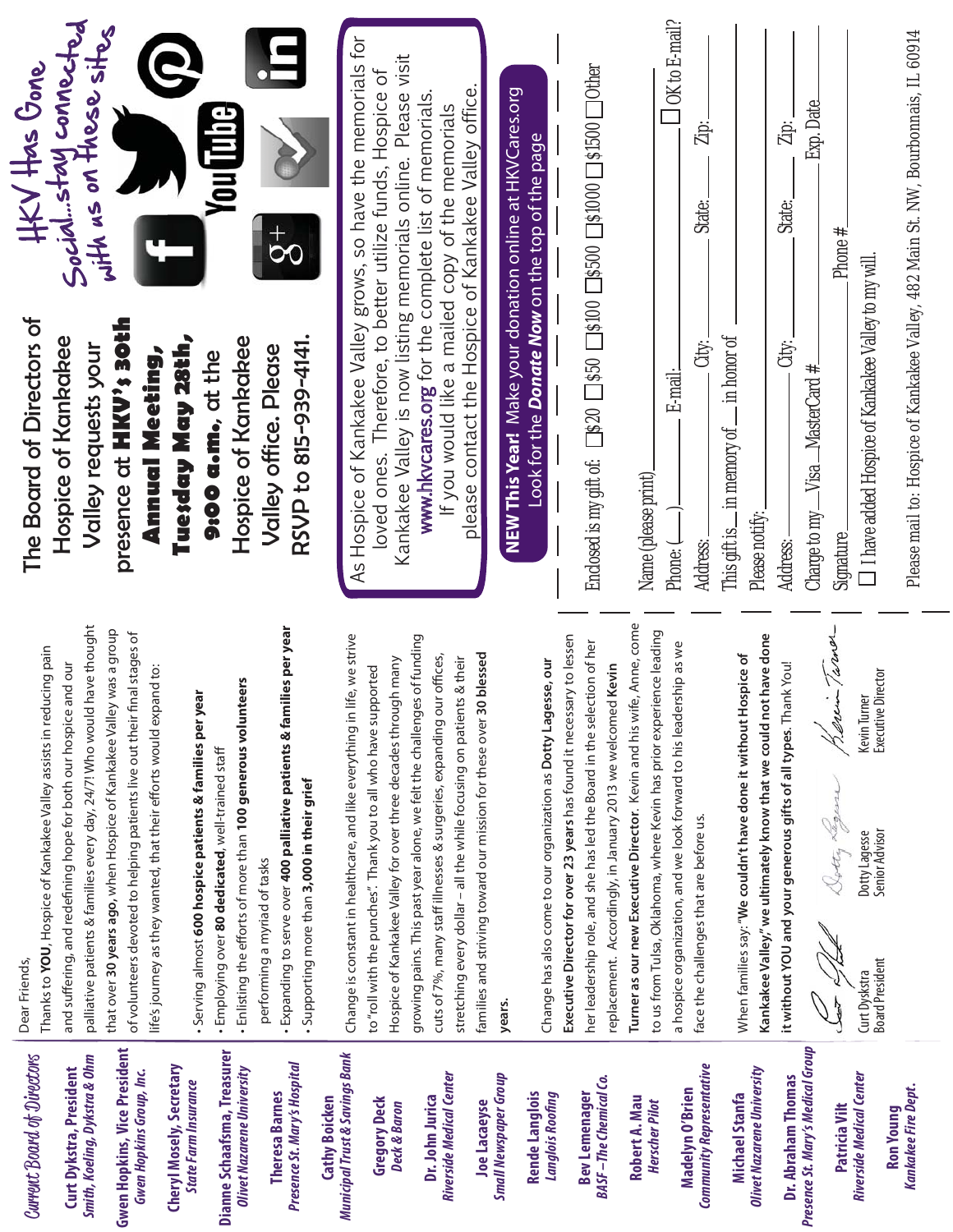

**Kerry Hansen, RN** Nurse

**Ann Zacharias, RN**

**Cassandra McCullough, BA** HR Generalist/Project Manager **Lynn McDonald, MD** Medical Director

HR Generalist/Project Manager<br>**Lynn McDonald, MD** 

**Medical Director** 

Nurse

**Rachel Zajicek, LSW, MSW**

lachel Zajicek, LSW, MSW

Social Worker

Social Worker

**Louise Heenan, RN, BSN, CHPN**

Charge Nurse